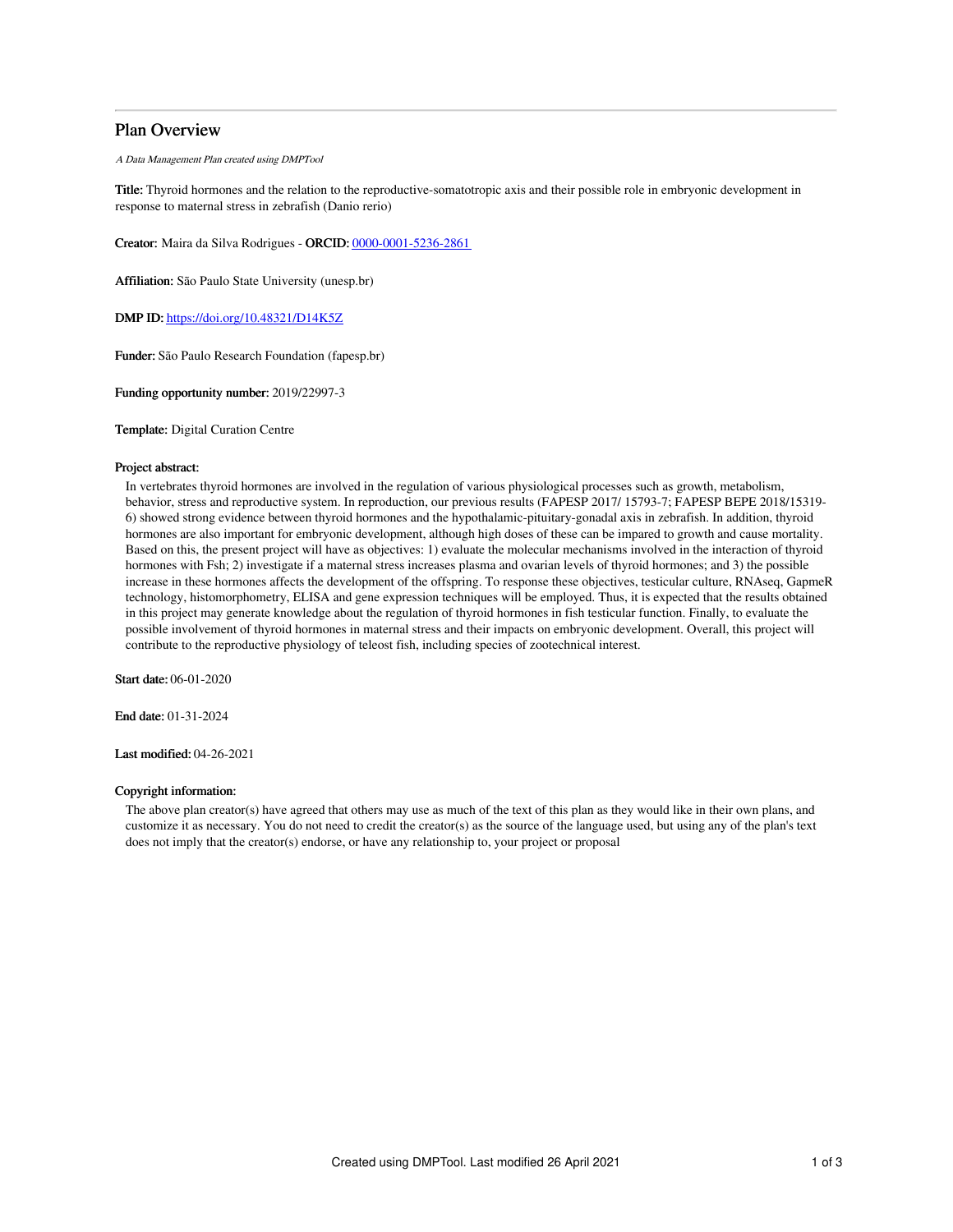# Thyroid hormones and the relation to the reproductive-somatotropic axis and their possible role in embryonic development in response to maternal stress in zebrafish (Danio rerio)

## Data Collection

### What data will you collect or create?

- Data on *in vitro* testis organ culture
- Testis transcriptome
- GapmeR technology
- Histomorphometric analysis
- Gene expression
- Thyroid hormones profile All the data will be collected in different experiments.

### How will the data be collected or created?

Data will be collected at each experiment and tabulated in Excel spreadsheets. Data analysis will be performed using Graphpad software.

#### Documentation and Metadata

### What documentation and metadata will accompany the data?

Protocols and detailed notes on each experiment will be recorded in the laboratory notebooks.

### Ethics and Legal Compliance

#### How will you manage any ethical issues?

The Project was submitted to the Ethics Committee on the Use of Animals (CEUA) - UNESP/Botucatu (CEUA number 8520250320).

## How will you manage copyright and Intellectual Property Rights (IP/IPR) issues?

The data will be kept confidential until publication in indexed journals.

### Storage and Backup

#### How will the data be stored and backed up during the research?

The all data will be stored by principal investigators in the cloud and external hard drives, with daily backups, and with restricted access to the researchers team involved in the project. In addition, data and metadata will be published through a platform made available by UNESP, available at: https://repositorio.unesp.br/.

#### How will you manage access and security?

UNESP will be responsible for your safety for a specific period. UNESP will provide the platform: https://repositorio.unesp.br/.

## Selection and Preservation

Which data are of long-term value and should be retained, shared, and/or preserved? Transcriptome data of testis, GapmeR technology, histomorphometric analysis must be shared and preserved.

#### What is the long-term preservation plan for the dataset?

Data sets with long-term value will be preserved in the cloud and on external hard drives.

#### Data Sharing

#### How will you share the data?

Data will be shared with the scientific community through publication in indexed journals.

#### Are any restrictions on data sharing required?

There are no legal or ethical restrictions. However, the data will be kept confidential until publication in indexed journals.